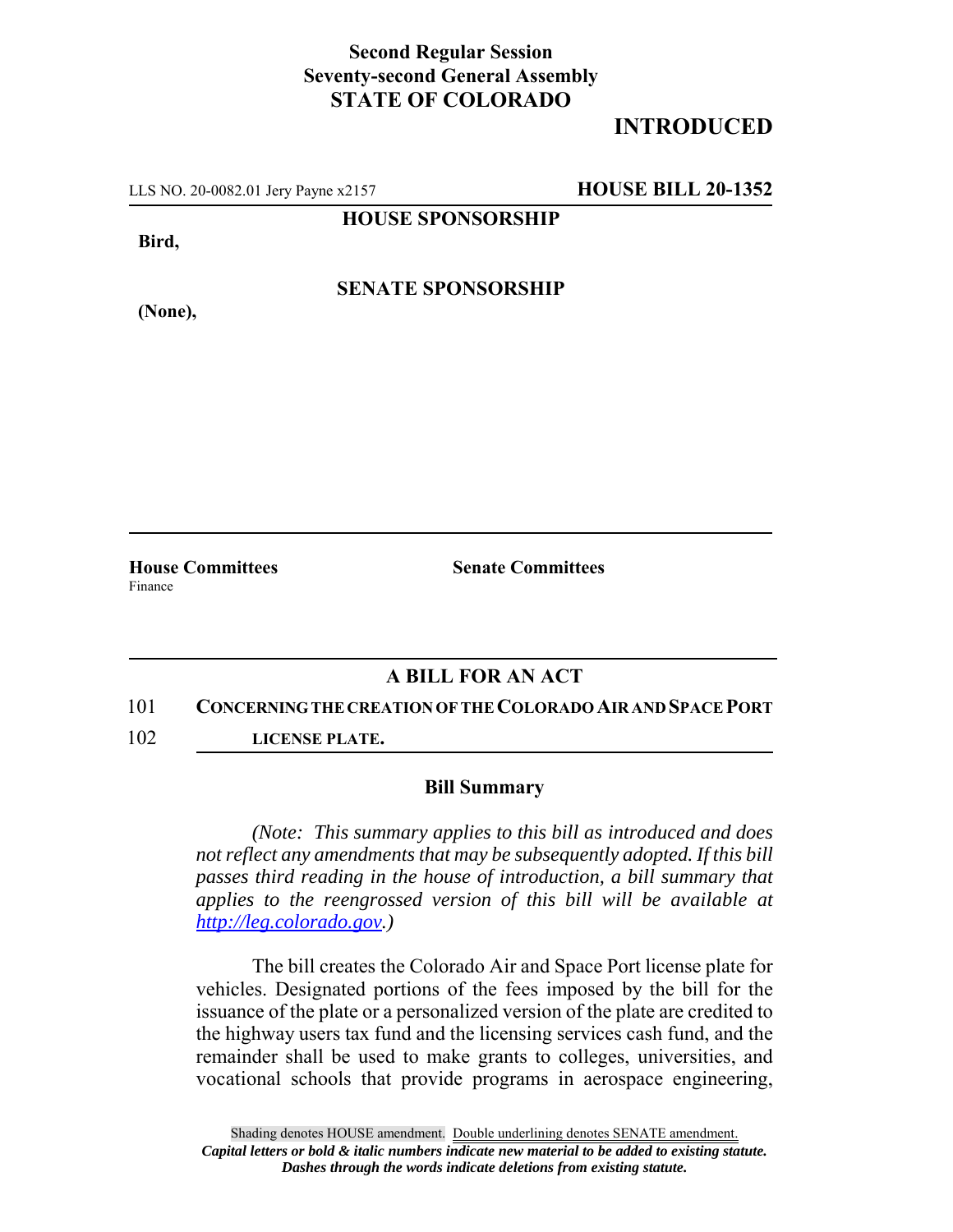design, and maintenance.

 *Be it enacted by the General Assembly of the State of Colorado:* **SECTION 1.** In Colorado Revised Statutes, **add** 42-3-255 as follows: **42-3-255. Special plates - Colorado Air and Space Port license plate.** (1) THE DEPARTMENT SHALL ISSUE SPECIAL LICENSE PLATES TO QUALIFIED APPLICANTS IN ACCORDANCE WITH THIS SECTION FOR MOTORCYCLES, PASSENGER CARS, TRUCKS, OR NONCOMMERCIAL OR RECREATIONAL MOTOR VEHICLES THAT DO NOT EXCEED SIXTEEN THOUSAND POUNDS EMPTY WEIGHT. (2) (a) THERE IS HEREBY ESTABLISHED THE COLORADO AIR AND SPACE PORT LICENSE PLATE. (b) THE DEPARTMENT SHALL USE A DESIGN FROM THE COLORADO 13 AIR AND SPACE PORT, BUT THE DESIGN MUST CONFORM TO DEPARTMENT STANDARDS AND BE APPROVED BY THE DEPARTMENT. (3) (a) A PERSON MAY APPLY FOR A COLORADO AIR AND SPACE PORT LICENSE PLATE IF THE PERSON PAYS THE TAXES AND FEES REQUIRED UNDER THIS SECTION. (b) FROM THE FEES COLLECTED UNDER SUBSECTION (3)(a) OF THIS SECTION, THE DEPARTMENT SHALL MAKE GRANTS TO COLORADO COLLEGES, UNIVERSITIES, AND VOCATIONAL PROGRAMS THAT PROVIDE PROGRAMS IN AEROSPACE ENGINEERING, DESIGN, AND MAINTENANCE.THE DEPARTMENT SHALL REQUIRE A GRANT RECIPIENT TO USE THE GRANT TO PROVIDE SCHOLARSHIPS TO COLORADO RESIDENTS ENROLLED IN ONE OF THESE PROGRAMS. THE DEPARTMENT SHALL ALLOCATE GRANTS IN PROPORTION TO THE NUMBER OF STUDENTS ANNUALLY ENROLLED IN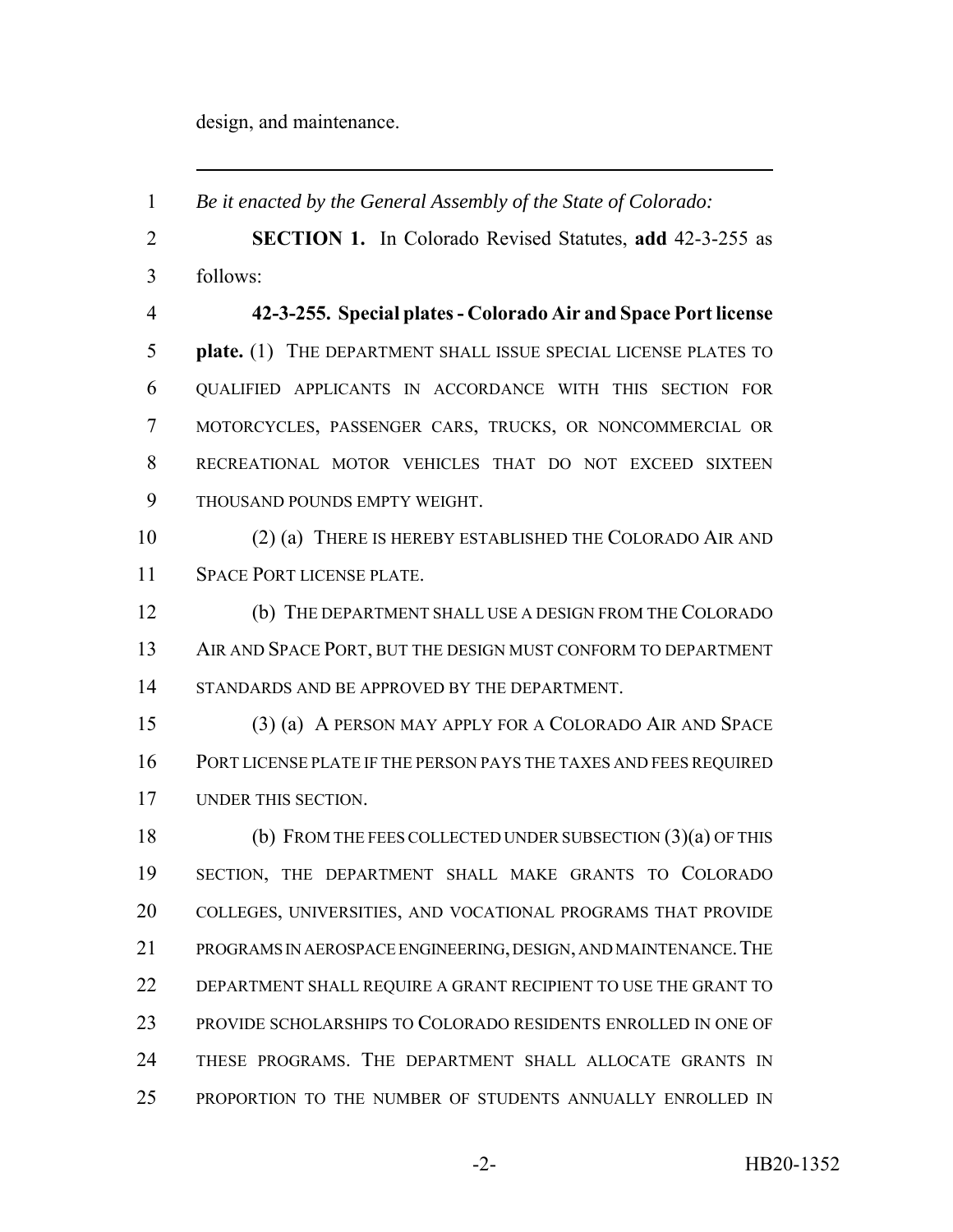THESE PROGRAMS AT EACH INSTITUTION. THE DEPARTMENT SHALL MAKE AN INITIAL GRANT TO EACH RECIPIENT BY JULY 1, 2022, AND SUBSEQUENT GRANTS ANNUALLY BY THAT DATE THEREAFTER. THE DEPARTMENT MAY AUDIT A GRANT RECIPIENT UPON OBTAINING EVIDENCE OF A FAILURE OF THE RECIPIENT TO USE THE GRANT AS REQUIRED BY THIS SUBSECTION 6  $(3)(b)$ .

 (4) THE AMOUNT OF THE TAXES AND FEES FOR SPECIAL LICENSE PLATES UNDER THIS SECTION IS THE SAME AS THE AMOUNT OF THE TAXES AND FEES FOR REGULAR MOTOR VEHICLE LICENSE PLATES; EXCEPT THAT THE DEPARTMENT SHALL COLLECT AN ADDITIONAL ONE-TIME FEE OF TWENTY-FIVE DOLLARS FOR ISSUANCE OR REPLACEMENT OF THE LICENSE PLATE. THE DEPARTMENT SHALL TRANSMIT THE ADDITIONAL ONE-TIME FEE TO THE STATE TREASURER, WHO SHALL CREDIT THE FEE TO THE 14 HIGHWAY USERS TAX FUND CREATED IN SECTION 43-4-201.

 (5) A PERSON MAY APPLY FOR PERSONALIZED COLORADO AIR AND SPACE PORT LICENSE PLATES. UPON PAYMENT OF THE ADDITIONAL FEE REQUIRED BY SECTION 42-3-211 (6)(a) FOR PERSONALIZED LICENSE PLATES, THE DEPARTMENT MAY ISSUE THE PLATES IF THE APPLICANT COMPLIES WITH SECTION 42-3-211. IF AN APPLICANT HAS EXISTING PERSONALIZED LICENSE PLATES FOR A MOTOR VEHICLE, THE APPLICANT MAY TRANSFER THE COMBINATION OF LETTERS OR NUMBERS TO A NEW SET OF COLORADO AIR AND SPACE PORT LICENSE PLATES FOR THE VEHICLE UPON PAYING THE FEE REQUIRED BY SECTION 42-3-211 (6)(a) AND UPON TURNING IN THE EXISTING PLATES TO THE DEPARTMENT. A PERSON WHO HAS OBTAINED PERSONALIZED LICENSE PLATES UNDER THIS SUBSECTION (5) MUST PAY THE ANNUAL FEE IMPOSED BY SECTION 42-3-211 (6)(b) FOR RENEWAL OF THE PERSONALIZED PLATES. THE FEES UNDER THIS